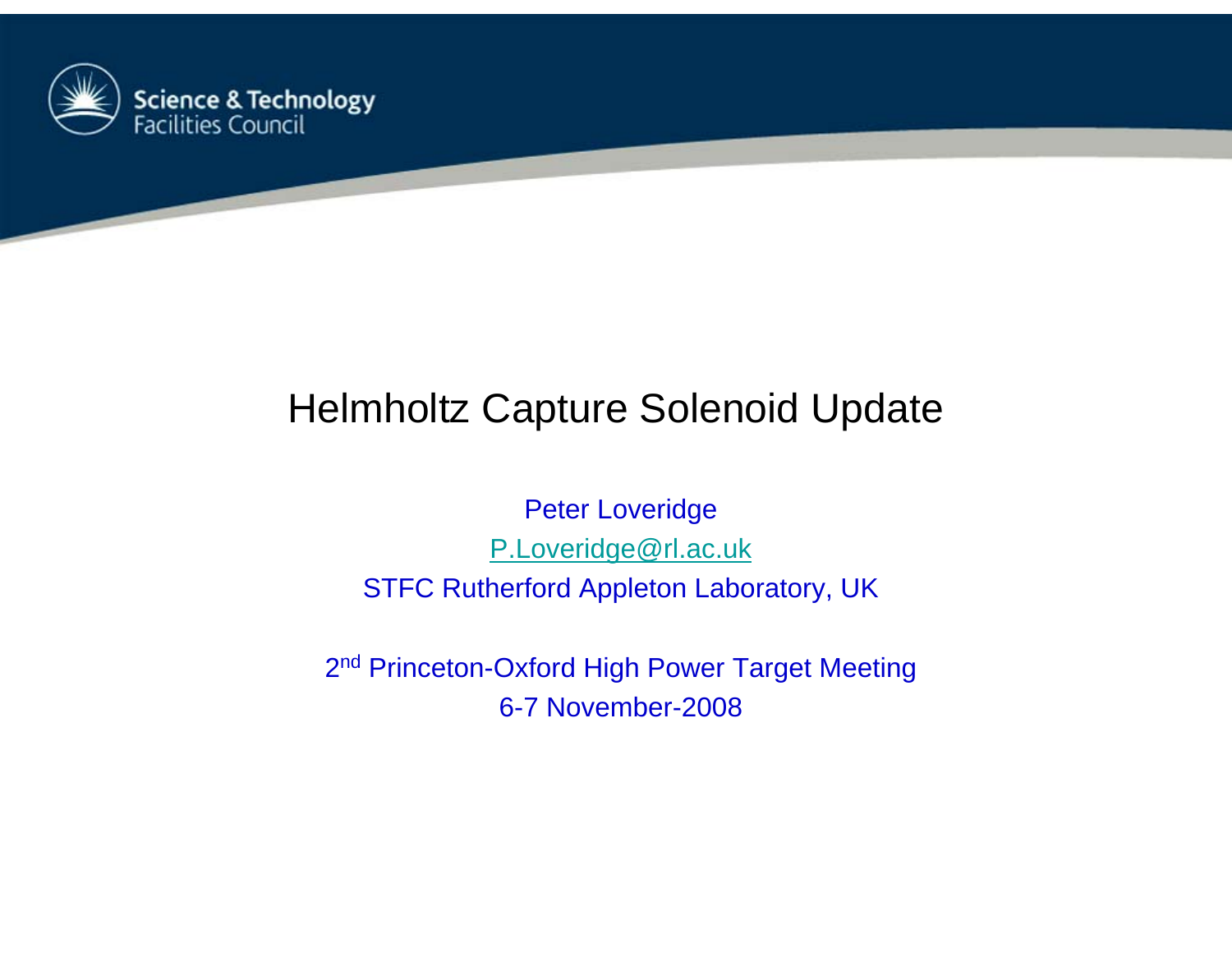## **Overview**

- • Purpose
	- To investigate the feasibility of a proposed capture solenoid with an axial ("Helmholtz") gap
- • Method
	- – Development of Study-2 design…
		- •Split both the 1<sup>st</sup> SC coil and the NC insert coil in two
		- •Downstream coils remain unchanged
		- $\bullet$ Introduce current grading in the SC "Helmholtz" coils
	- – Investigate a potential mechanical design with lateral target entry/exit slots
		- •Start with min slot size 20 mm x 200 mm, -an optimistic case!





*Conceptual layout of the Helmholtz capture solenoid*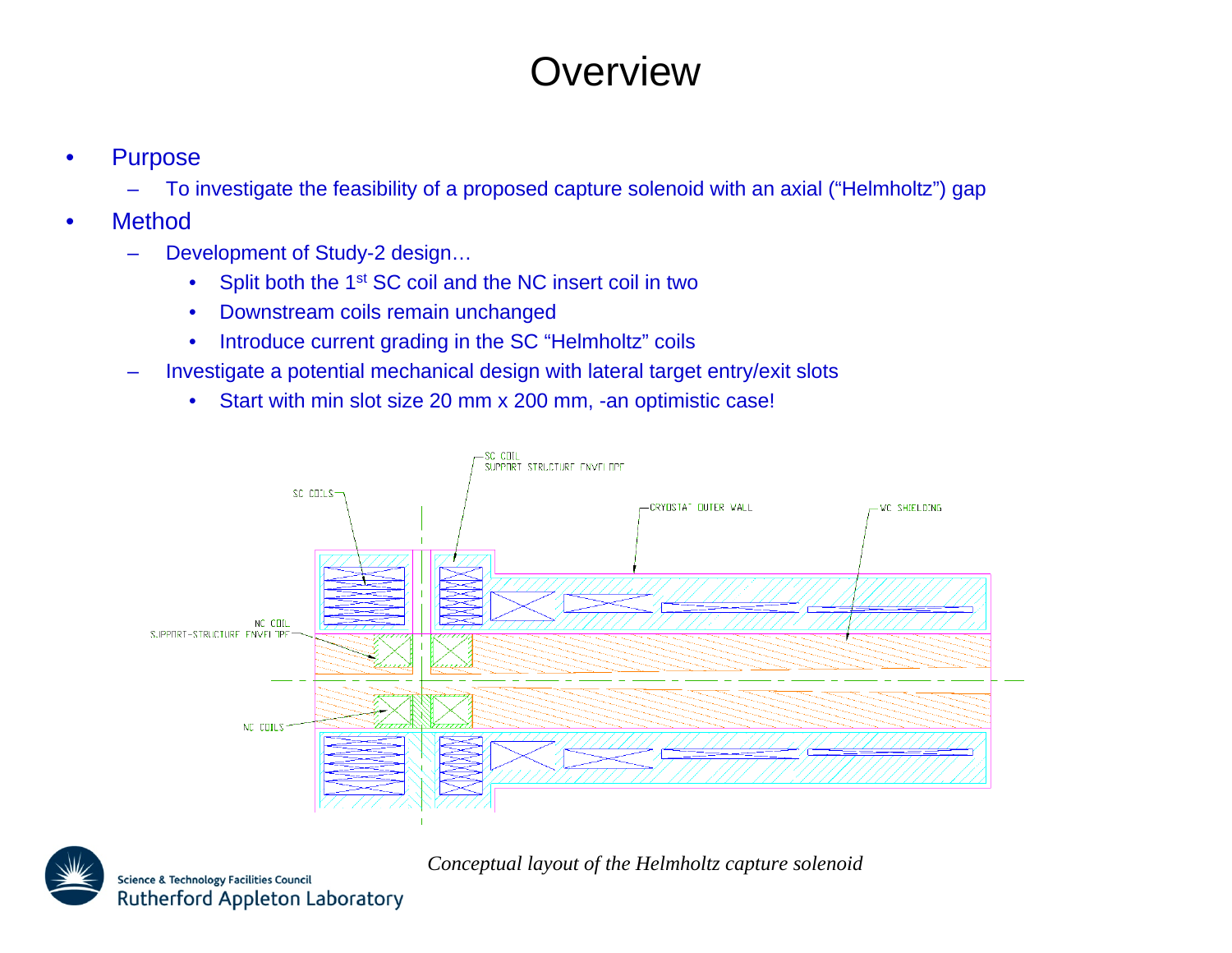## On-axis Field Profile

- • SC contribution
	- ~12 Tesla, flat plateau in target region
- • NC contribution
	- –~7 Tesla, unwanted trough in target region
- •**Total** 
	- –Close approximation to the study-2 field with the exception of the trough in the target region



*Magnetic field plot (Tesla) On-axis field profile*

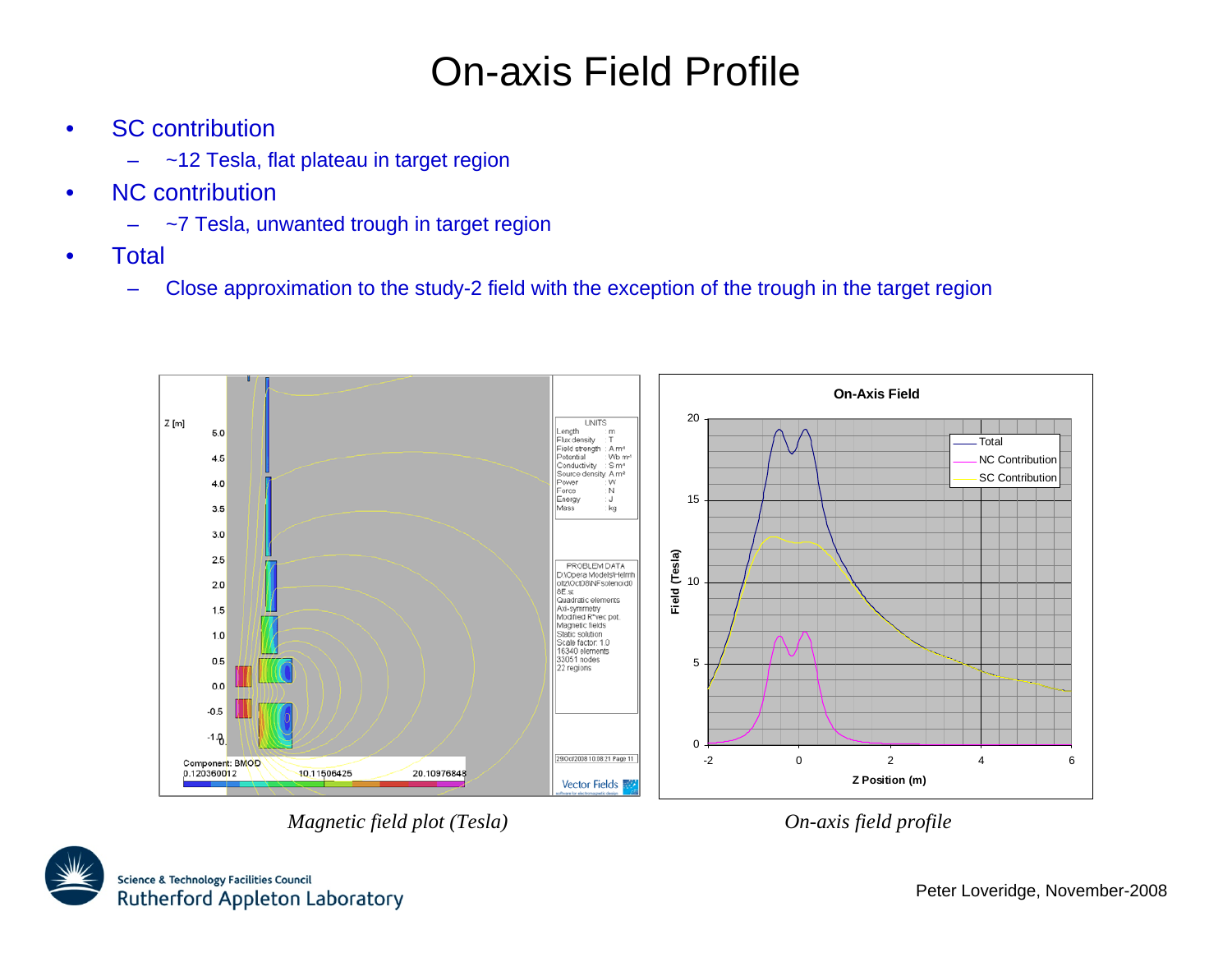## Inter-Coil Forces

#### •Axial Forces

- Cumulative axial compressive force ~ 16,000 metric tonnes!
- Axial Forces balanced between first 6 SC coils
	- $\bullet$  Must house all these coils in a single cryostat to avoid transferring loads up to room temperature
- Huge attractive axial forces must be transferred across the Helmholtz gap
	- $\bullet$ Requires careful mechanical design
- • Radial forces
	- Equivalent to an internal pressure of ~1500 bar! In coils SC01and SC02
	- Leads to large hoop-stresses as seen in study-2 design
	- Strength of NC insert coil is a particular concern



*Magnetic force plot from an early Helmholtz geometry iteration*



Peter Loveridge, November-2008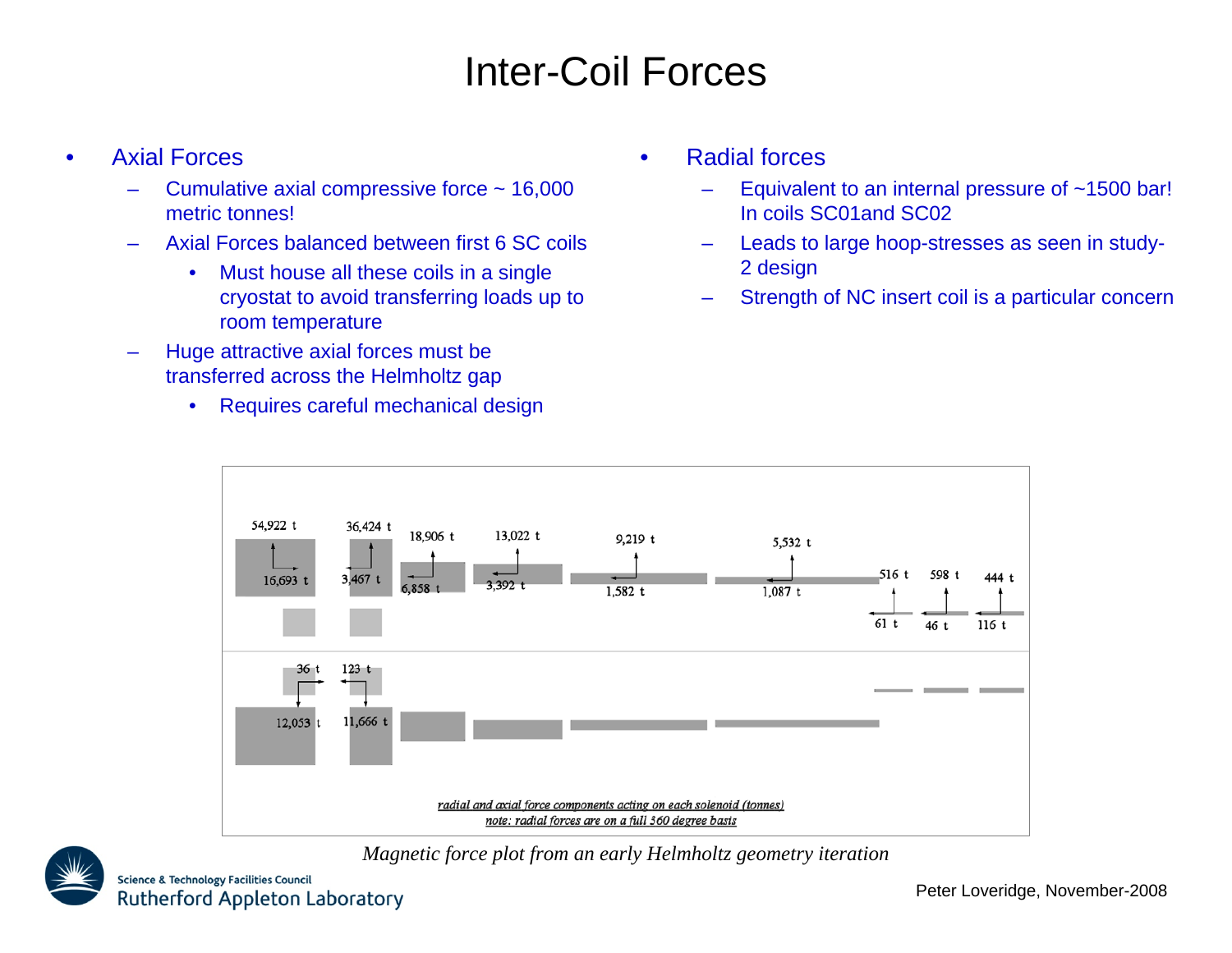## **Summary**

### *Status*

- • Have developed a (very) conceptual design for a capture solenoid with lateral target entry/exit slots (200 mm x 20 mm)
	- Includes a basic level of realism:
		- •"Reasonable" current densities in SC and NC coils
		- •1st guess at space envelopes for cryostat, coil support-structure, shielding

### *Issues*

- •Effect of field trough on pion capture (John Back)
- $\bullet$ How to cope with the huge inter-coil forces
- •Large tensile hoop stresses in coils
- •How to integrate with a solid target system

### *Comments:*

- • The combination of *very high field* and *large bore* required by the capture solenoid constitutes a formidable engineering challenge
- • We should keep an open mind about what kind of magnet geometry would best suit a solid target system.